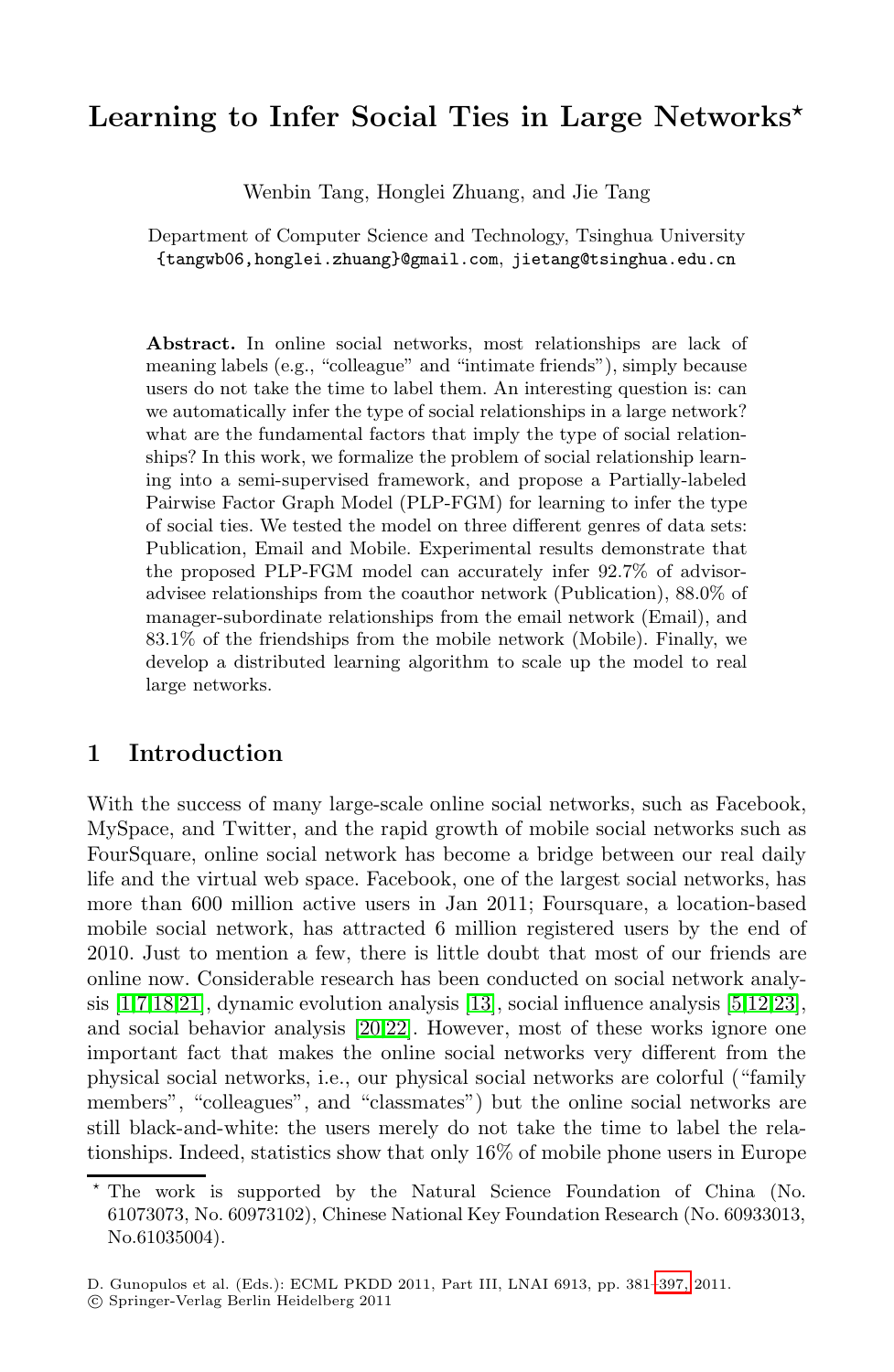<span id="page-1-0"></span>

**Fig. 1.** An example of relationship mining in mobile communication network. The left figure is the input of our problem, and the right figure is the objective of the relationship mining task.

have created custom contact groups [\[20,](#page-15-2)[10\]](#page-14-6) and less than 23\% connections on LinkedIn have been labeled. Identification of the type of social relationships can benefit many applications. For example, if we could have extracted friendships between users from the mobile communication network, we can leverage the friendships for a "word-of-mouth" promotion of a new product [\[12\]](#page-14-5).

In this work, we investigate to what extent social relationships can be inferred from the online social networks: E.g., given users' behavior history and interactions between users, can we estimate how likely they are to be family members? There exist a few related studies. For example, Diehl et al. [\[4\]](#page-14-7) try to identify the relationships by learning a ranking function. Wang et al. [\[26\]](#page-15-4) propose an unsupervised algorithm for mining the advisor-advisee relationships from the publication network. However, both algorithms focus on a specific domain (Email network in [\[4\]](#page-14-7) and Publication network in [\[26\]](#page-15-4)) and are not easy to extend to other domains. It is well recognized that the type of users' relationships in a social network can be implied by various complex and subtle factors [\[9,](#page-14-8)[14\]](#page-14-9). One challenging question is: can we design a unified model so that it can be easily applied to different domains?

**Motivating Examples.** To illustrate the problem, Figure [1](#page-1-0) gives an example of relationship mining in mobile calling network. The left figure is the input of our problem: a mobile social network, which consists of users, calls and messages between users, and users' location logs, etc. Our objective is to infer the type of the relationships in the network. In the right figure, the users who are family members are connected with a red-colored line, friends are connected with a blue-colored dash line, and colleagues are connected with a green-colored dotted line. The probability associated with each relationship represents our confidence on the detected relationship types.

Thus, the problem becomes how to design a flexible model for effectively and efficiently mining relationship types in different networks. This problem is nontrivial and poses a set of unique challenges. First, what are the underlying factors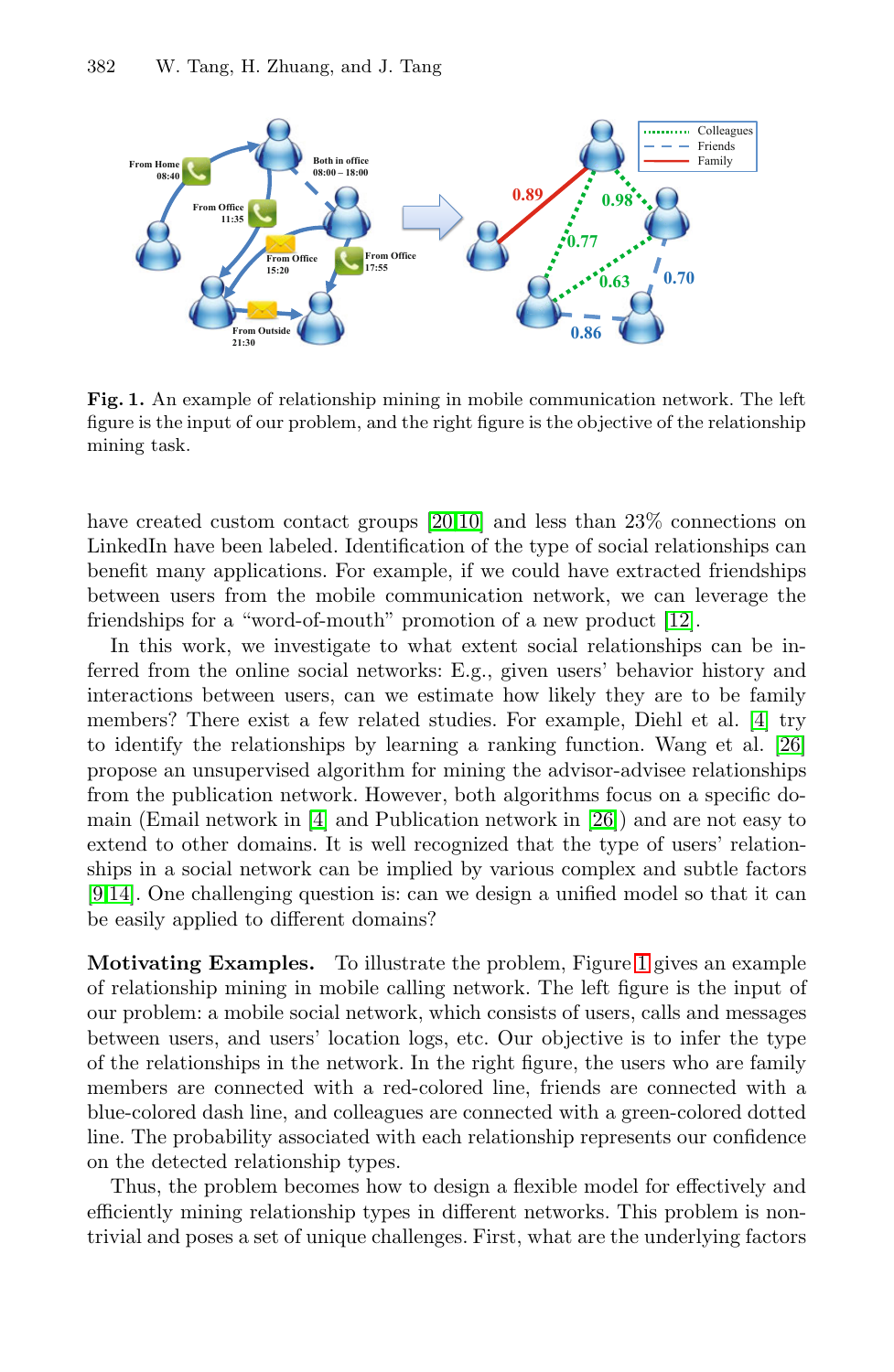that may determine a specific type of social relationship. Second, the input social network is partially labeled. We may have some labeled relationships, but most of the relationships are unknown. To learn a high-quality predictive model, we should not only consider the knowledge provided by the labeled relationships, but also leverage the unlabeled network information. Finally, real social networks are getting bigger with thousands even millions of nodes. It is important to develop a method that can scale well to real large networks.

**Contributions.** In this paper, we try to conduct a systematic investigation of the problem of inferring social relationship types in large networks with the following contributions:

- **–** We formally formulate the problem of inferring social relationship in large networks, and propose a partially-labeled pairwise factor graph model (PLP-FGM).
- **–** We present a distributed implementation of the learning algorithm based on MPI (Message-Passing Interface) to scale up to large networks.
- **–** We conduct experiments on three different data sets: Publication, Email, Mobile network. Experimental results show that the proposed PLP-FGM model can be applied to the different scenarios and clearly achieves better performance than several alternative models.

The rest of paper is organized as follows. Section [2](#page-2-0) formally formulates the problem; Section [3](#page-3-0) explains the PLP-FGM model; Section [4](#page-8-0) gives experimental results; Finally, Section [5](#page-13-0) discusses related work and Section [6](#page-13-1) concludes.

## <span id="page-2-0"></span>**2 Problem Definition**

In this section, we first give several necessary definitions and then present the problem formulation.

A social network can be represented as  $G = (V, E)$ , where V is the set of  $|V| = N$  users and  $E \subset V \times V$  is the set of  $|E| = M$  relationships between users. The objective of our work is to learn a model that can effectively infer the type of social relationships between two users. To begin with, let us first give a formal definition of the output of the problem, namely "relationship semantics".

**Definition 1.** *Relationship semantics: Relationship semantics is a triple*  $(e_{ij}, r_{ij}, p_{ij})$ *, where*  $e_{ij} \in E$  *is a social relationship,*  $r_{ij} \in Y$  *is a label associated with the relationship, and*  $p_{ij}$  *is the probability (confidence) obtained by an algorithm for inferring relationship type.*

Social relationships might be undirected in some networks (e.g., the friendship discovered from the mobile calling network) or directed in other networks (e.g., the advisor-advisee relationship in the publication network). To be consistent, we define all social relationships as directed relationships. In addition, relationships may be static (e.g., the family-member relationship) or change over time (e.g.,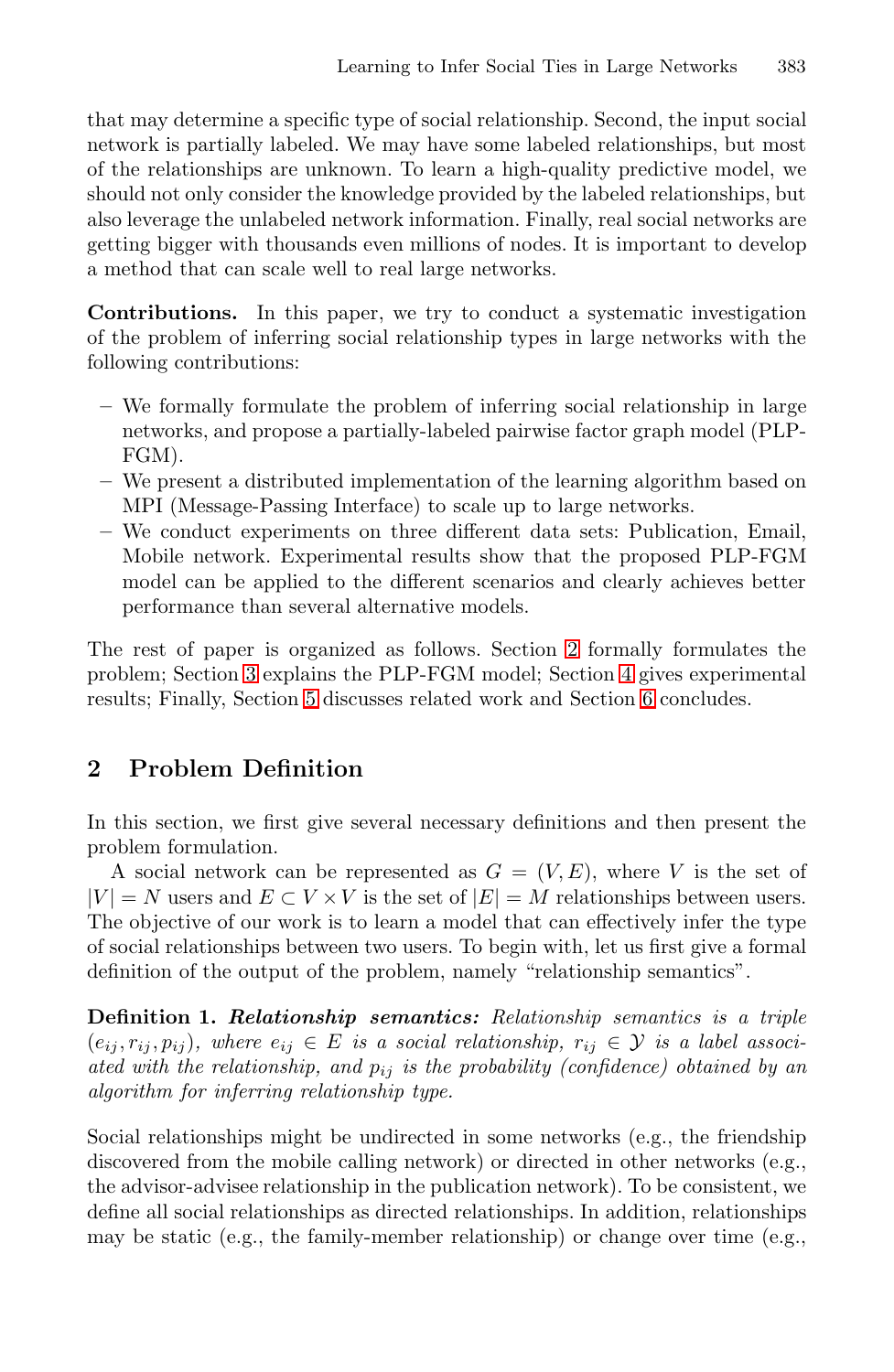colleague relationship). In this work, we focus on static relationships, and leave the dynamic case to our future work.

To infer relationship semantics, we could consider different factors such as user-specific information, link-specific information, and global constraints. For example, to discover advisor-advisee relationships from a publication network, we can consider how many papers were coauthored by two authors; how many papers in total an author has published; when the first paper was published by each author. Besides, there may already exist some labeled relationships. Formally, we can define the input of our problem, a partially labeled network.

**Definition 2.** *Partially labeled network: A partially labeled network is an augmented social network denoted as*  $G = (V, E^L, E^U, R^L, \mathbf{W})$ *, where*  $E^L$  *is a set of labeled relationships and* E<sup>U</sup> *is a set of unlabeled relationships with*  $E^L \cup E^U = E$ ;  $R^L$  *is a set of labels corresponding to the relationships in*  $E^L$ ; W *is an attribute matrix associated with users in* V *where each row corresponds to a user, each column an attribute, and an element* wij *denotes the value of the*  $i^{th}$  *attribute of user*  $v_i$ .

Based on the above concepts, we can define the problem of inferring social relationships. Given a partially labeled network, the goal is to detect the types (labels) of all unknown relationships in the network. More precisely,

*Problem 1.* **Social relationship mining.** Given a partially labeled network  $G = (V, E^L, E^U, R^L, \mathbf{W})$ , the objective is to learn a predictive function

$$
f: G = (V, E^L, E^U, R^L, \mathbf{W}) \to R
$$

Our formulation of inferring social relationships is very different from existing works on relation mining [\[3\]](#page-14-10). They focus on detecting the relationships from the content information, while we focus on mining relationship semantics in social networks. Both Diehl et al.[\[4\]](#page-14-7) and Wang et al.[\[26\]](#page-15-4) investigate the problem of relationship identification. However, they focus on the problem in specific domains (Email network or Publication network).

### <span id="page-3-0"></span>**3 Partially-Labeled Pairwise Factor Graph Model (PLP-FGM)**

#### **3.1 Basic Idea**

In general, there are two ways to model the problem. The first way is to model each user as a node and for each node we try to estimate probability distributions of different relationships from the user to her neighborhood nodes in the social network. The graphical model consists of  $N$  variable nodes. Each node contains a  $d \times |\mathcal{Y}|$  matrix to represent the probability distributions of different relationships between the user and her neighbors, where  $d$  is the number of neighbors of the node. This model is intuitive, but it suffers from some limitations. For example, it is difficult to model the correlations between two relationships, and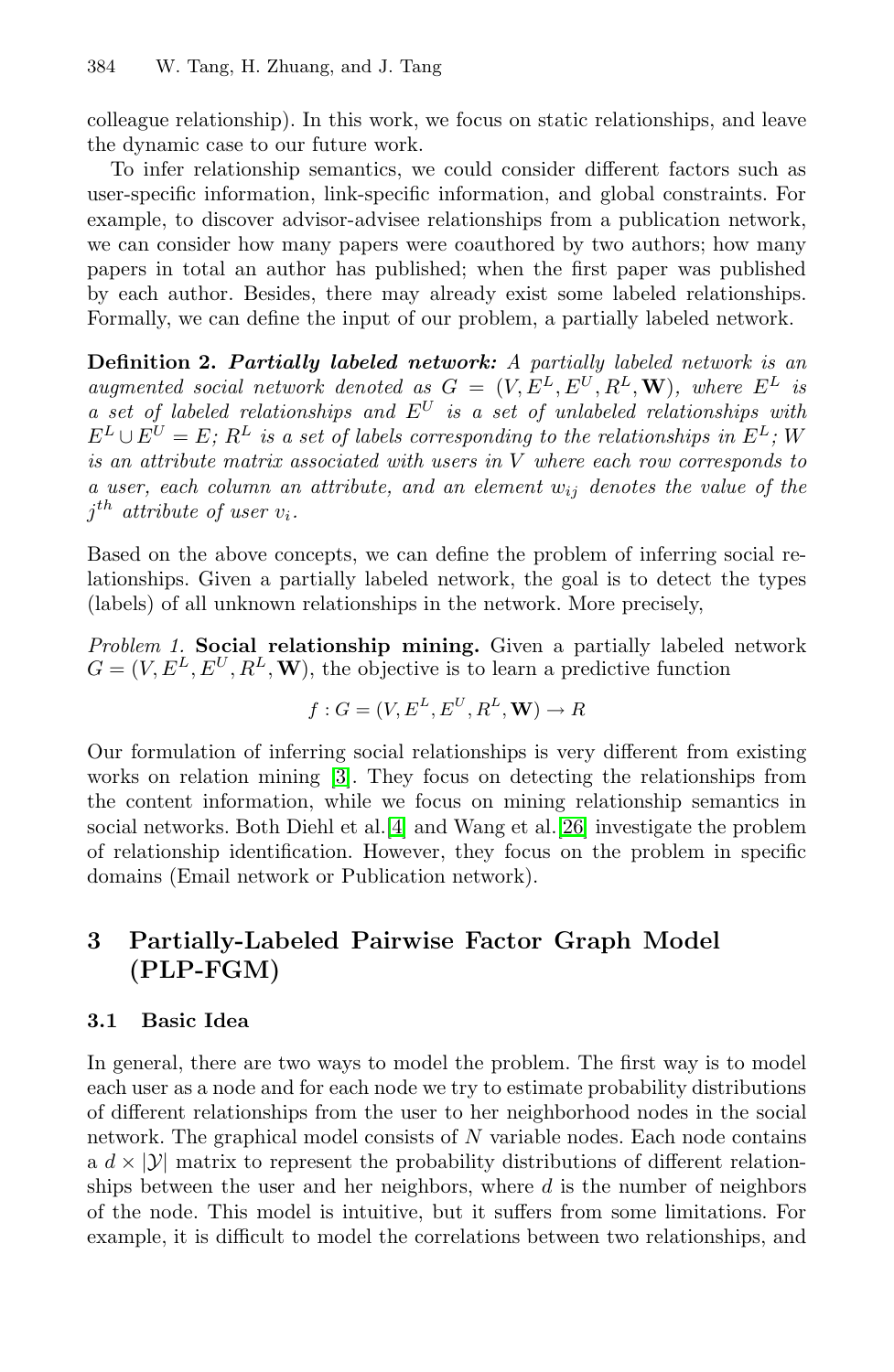<span id="page-4-0"></span>

**Fig. 2.** Graphical representation of the PLP-FGM model

its computational complexity is high. An alternative way is to model each relationship as a node in the graphical model and the relationship mining task becomes how to predict the semantic label for each relationship node in the model. This model contains  $M$  nodes  $(2M)$  when the input social network is undirected). More importantly, this model is able to incorporate different correlations between relationships.

For inferring the type of social relationships, we have three basic intuitions. First, the user-specific or link-specific attributes will contain implicit information about the relationships. For example, two users who made a number of calls in working hours might be colleagues; while two users who frequently contact with each other in the evening are more likely to be family members or intimate friends. Second, relationships of different users may have a correlation. For example, in the mobile network, if user  $v_i$  makes a call to user  $v_j$  immediately after calling user  $v_k$ , then user  $v_i$  may have a similar relationship (family member or colleague) with user  $v_i$  and user  $v_k$ . Third, we need also consider some global constraints such as common knowledge or user-specific constraints.

#### **3.2 Partially-Labeled Pairwise Factor Graph Model (PLP-FGM)**

Based on the above intuitions, we propose a partially-labeled pairwise factor graph model (PLP-FGM). Figure [2](#page-4-0) shows the graphical representation of the PLP-FGM. Each relationship  $(v_{i_1}, v_{i_2})$  or  $e_{i_1 i_2}$  in partially labeled network G is mapped to a *relationship node*  $r_i$  in PLP-FGM. We denote the set of relationship nodes as  $Y = \{y_1, y_2, \ldots, y_M\}$ . The relationships in G are partially labeled, thus all nodes in PLP-FGM can be divided into two subsets  $Y<sup>L</sup>$  and  $Y^U$ , corresponding to the labeled and unlabeled relationships respectively. For each relationship node  $y_i = (v_{i_1}, v_{i_2}, r_{i_1 i_2})$ , we combine the attributes  $\{w_{i_1}, w_{i_2}\}$ into a *relationship attribute vector* **x**i.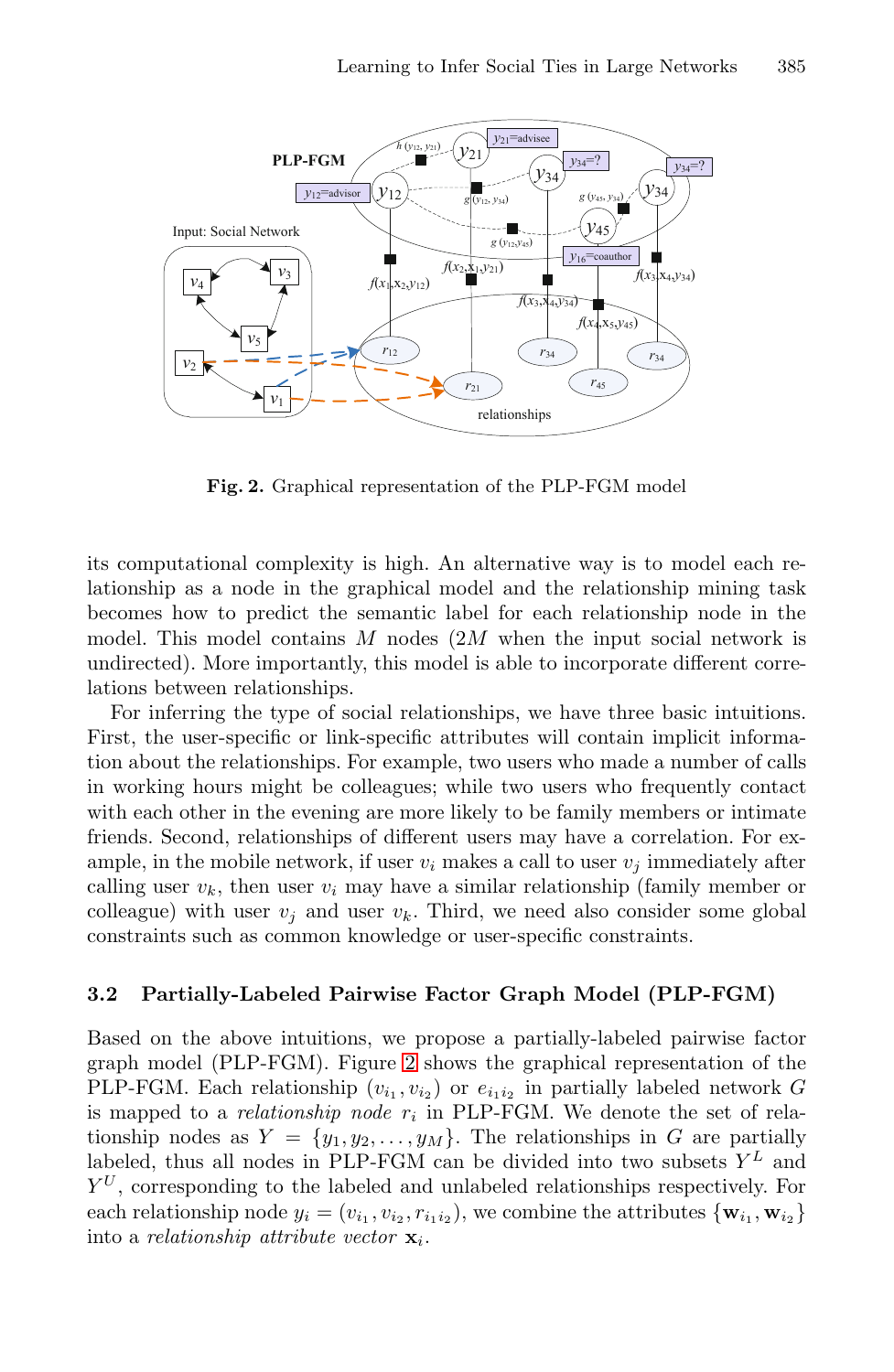Now we explain the PLP-FGM in detail. The relationships in the input are modeled by relationship nodes in PLP-FGM. Corresponding to the three intuitions, we define the following three factors.

- $\mathcal{L}$   *Attribute factor:*  $f(y_i, \mathbf{x}_i)$  represents the posterior probability of the relationship  $y_i$  given the attribute vector  $\mathbf{x}_i$ ;
- *Correlation factor:*  $g(y_i, G(y_i))$  denotes the correlation between the relationships, where  $G(y_i)$  is the set of correlated relationships to  $y_i$ .
- $\sim$  *Constraint factor:*  $h(y_i, H(y_i))$  reflects the constraints between relationships, where  $H(y_i)$  is the set of relationships constrained on  $y_i$ .

<span id="page-5-0"></span>Given a partially-labeled network  $G = (V, E^L, E^U, R^L, W)$ , we can define the joint distribution over  $Y$  as

$$
p(Y|G) = \prod_i f(y_i, \mathbf{x}_i)g(y_i, G(y_i))h(y_i, H(y_i))
$$
\n<sup>(1)</sup>

The three factors can be instantiated in different ways. In this paper, we use exponential-linear functions. In particular, we define the attribute factor as

$$
f(y_i, \mathbf{x}_i) = \frac{1}{Z_{\lambda}} \exp\{\lambda^T \mathbf{\Phi}(y_i, \mathbf{x}_i)\}\tag{2}
$$

where  $\lambda$  is a weighting vector and  $\Phi$  is a vector of feature functions. Similarly, we define the correlation factor and constraint factor as

$$
g(y_i, G(y_i)) = \frac{1}{Z_{\alpha}} \exp\left\{\sum_{y_j \in G(y_i)} \alpha^T \mathbf{g}(y_i, y_j)\right\}
$$
(3)

$$
h(y_i, H(y_i)) = \frac{1}{Z_{\beta}} \exp\{\sum_{y_j \in H(y_i)} \beta^T \mathbf{h}(y_i, y_j)\}
$$
(4)

where **g** and **h** can be defined as a vector of indicator functions.

**Model Learning.** Learning PLP-FGM is to estimate a parameter configuration  $\theta = (\lambda, \alpha, \beta)$ , so that the log-likelihood of observation information (labeled relationships) are maximized. For presentation simplicity, we concatenate all factor functions for a relationship node  $y_i$  as  $s(y_i)$  =  $(\Phi(y_i, \mathbf{x}_i)^T, \sum_{y_j} \mathbf{g}(y_i, y_j)^T, \sum_{y_j} \mathbf{h}(y_i, y_j)^T)^T$ . The joint probability defined in (Eq. [1\)](#page-5-0) can be written as

$$
p(Y|G) = \frac{1}{Z} \prod_{i} \exp\{\theta^T \mathbf{s}(y_i)\} = \frac{1}{Z} \exp\{\theta^T \sum_{i} \mathbf{s}(y_i)\} = \frac{1}{Z} \exp\{\theta^T \mathbf{S}\}
$$
(5)

where  $Z = Z_{\lambda}Z_{\alpha}Z_{\beta}$  is a normalization factor (also called partition function), **S** is the aggregation of factor functions over all relationship nodes, i.e.,  $\mathbf{S} = \sum_i \mathbf{s}(y_i)$ .

One challenge for learning the PLP-FGM model is that the input data is partially-labeled. To calculate the partition function  $Z$ , one needs to sum up the likelihood of possible states for all nodes including unlabeled nodes. To deal with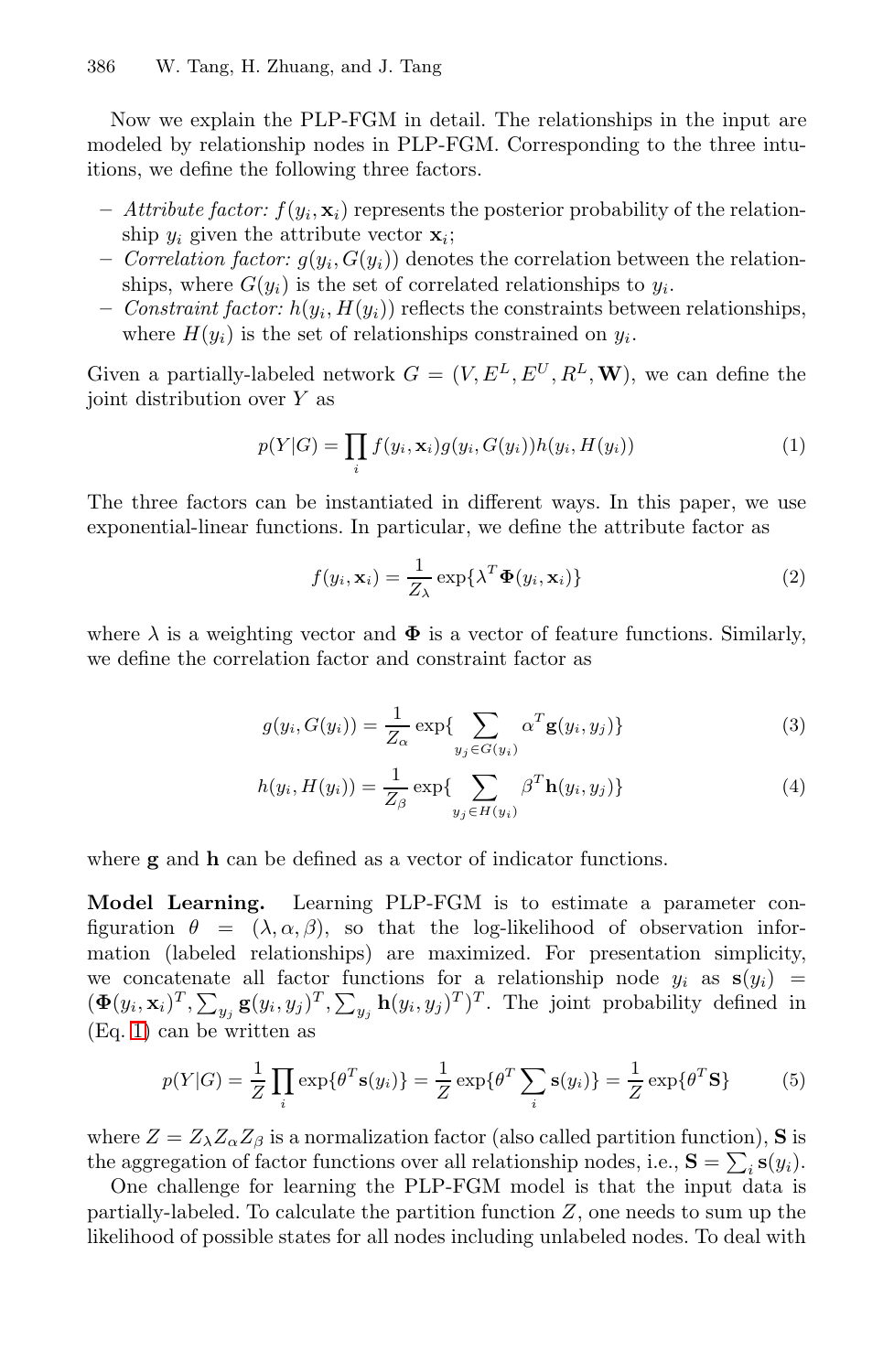<span id="page-6-1"></span>**Input**: learning rate η **Output**: learned parameters θ Initialize  $\theta$ ;<br>repeat Calculate  $\mathbb{E}_{p_{\theta}(Y | Y^L, G)}$ **S** using LBP ; Calculate  $\mathbb{E}_{p_{\theta}(Y|G)}$ **S** using LBP ; Calculate the gradient of  $\theta$  according to Eq. [7:](#page-6-0)  $\nabla_{\theta} = \mathbb{E}_{p_{\theta}(Y|Y^L,G)} \mathbf{S} - \mathbb{E}_{p_{\theta}(Y|G)} \mathbf{S}$ Update parameter  $\theta$  with the learning rate  $\eta$ :  $\theta_{\text{new}} = \theta_{\text{old}} - \eta \cdot \nabla_{\theta}$ **until** *Convergence*;

#### **Algorithm 1.** Learning PLP-FGM

this, we use the labeled data to infer the unknown labels. Here  $Y|Y^L$  denotes a labeling configuration  $Y$  inferred from the known labels. Thus, we can define the following log-likelihood objective function  $\mathcal{O}(\theta)$ :

$$
\mathcal{O}(\theta) = \log p(Y^L | G) = \log \sum_{Y | Y^L} \frac{1}{Z} \exp{\theta^T \mathbf{S}}
$$
  
=  $\log \sum_{Y | Y^L} \exp{\theta^T \mathbf{S}} - \log Z$   
=  $\log \sum_{Y | Y^L} \exp{\theta^T \mathbf{S}} - \log \sum_{Y} \exp{\theta^T \mathbf{S}}$  (6)

To solve the objective function, we can consider a gradient decent method (or a Newton-Raphson method). Specifically, we first calculate the gradient for each parameter  $\theta$ :

<span id="page-6-0"></span>
$$
\frac{\partial \mathcal{O}(\theta)}{\partial \theta} = \frac{\partial \left( \log \sum_{Y|Y^L} \exp \theta^T \mathbf{S} - \log \sum_{Y} \exp \theta^T \mathbf{S} \right)}{\partial \theta} \n= \frac{\sum_{Y|Y^L} \exp \theta^T \mathbf{S} \cdot \mathbf{S}}{\sum_{Y|Y^L} \exp \theta^T \mathbf{S}} - \frac{\sum_{Y} \exp \theta^T \mathbf{S} \cdot \mathbf{S}}{\sum_{Y} \exp \theta^T \mathbf{S}} \n= \mathbb{E}_{p_{\theta}(Y|Y^L, G)} \mathbf{S} - \mathbb{E}_{p_{\theta}(Y|G)} \mathbf{S}
$$
\n(7)

Another challenge here is that the graphical structure in PLP-FGM can be arbitrary and may contain cycles, which makes it intractable to directly calculate the second expectation  $\mathbb{E}_{p_{\theta}(Y | G)}$ **S**. A number of approximate algorithms have been proposed, such as Loopy Belief Propagation (LBP) [\[17\]](#page-14-11) and Mean-field [\[28\]](#page-15-5). In this paper, we utilize Loopy Belief Propagation. Specifically, we approximate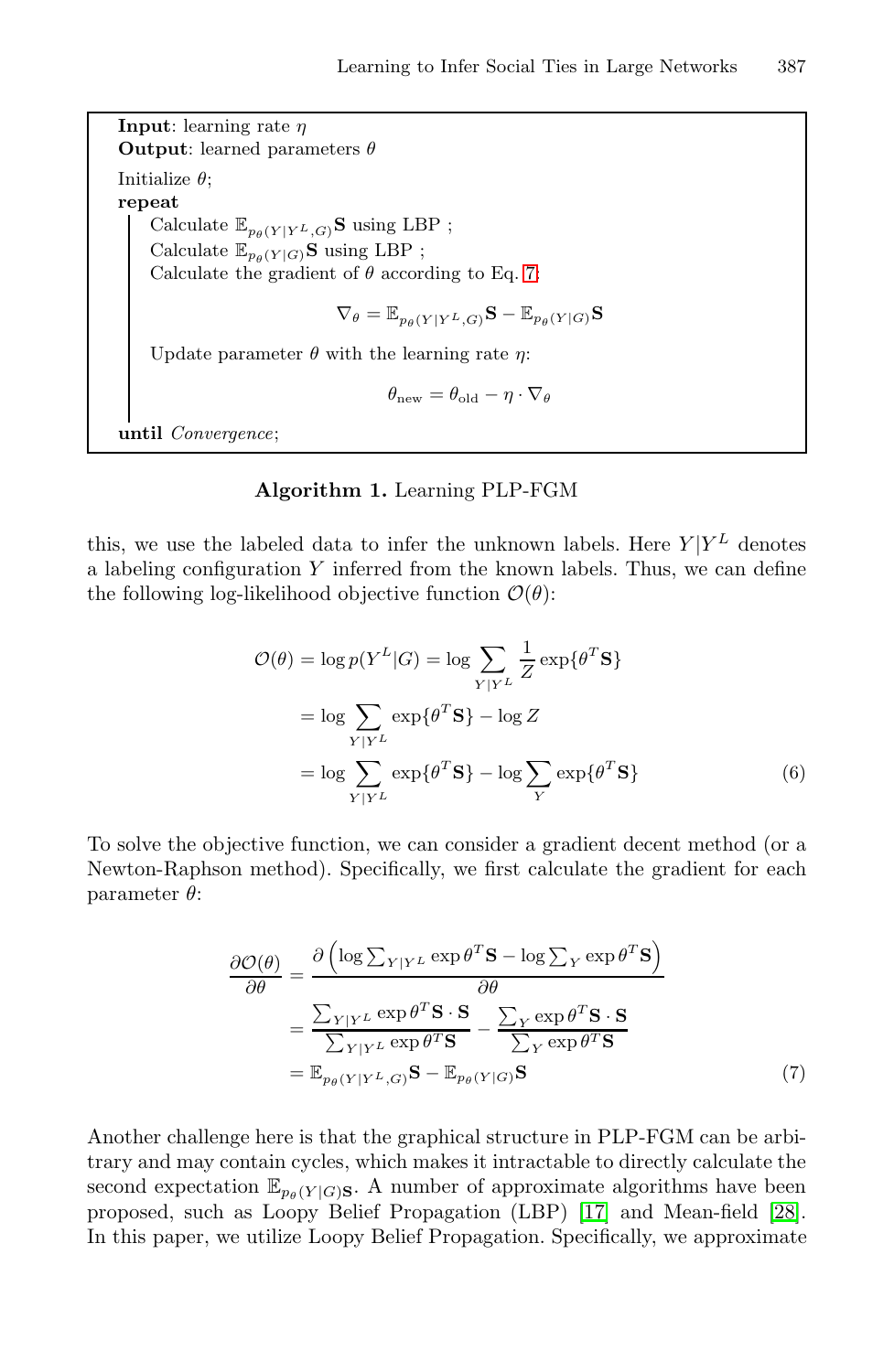marginal probabilities  $p(y_i|\theta)$  and  $p(y_i, y_j|\theta)$  using LBP. With the marginal probabilities, the gradient can be obtained by summing over all relationship nodes. It is worth noting that we need to perform the LBP process twice in each iteration, one time for estimating the marginal probability  $p(y|G)$  and the other for  $p(y|Y^L, G)$ . Finally with the gradient, we update each parameter with a learning rate  $\eta$ . The learning algorithm is summarized in Algorithm [1.](#page-6-1)

**Inferring Unknown Social Ties.** We now turn to describe how to infer the type of unknown social relationships. Based on learned parameters  $\theta$ , we can predict the label of each relationship by finding a label configuration which maximizes the joint probability (Eq. [1\)](#page-5-0), i.e.,

$$
Y^* = \operatorname{argmax}_{Y|Y} p(Y|G) \tag{8}
$$

Again, we utilize the loopy belief propagation to compute the marginal probability of each relationship node  $p(y_i|Y^L, G)$  and then predict the type of a relationship as the label with largest marginal probability. The marginal probability is then taken as the prediction confidence.

#### **3.3 Distributed Learning**

As real social networks may contain millions of users and relationships, it is important for the learning algorithm to scale up well with large networks. To address this, we develop a distributed learning method based on MPI (Message Passing Interface). The learning algorithm can be viewed as two steps: 1) compute the gradient for each parameter via loopy belief propagation; 2) optimize all parameters with the gradient descents. The most expensive part is the step of calculating the gradient. Therefore we develop a distributed algorithm to speed up the process.

We adopt a *master-slave* architecture, i.e., one master node is responsible for optimizing parameters, and the other slave nodes are responsible for calculating gradients. At the beginning of the algorithm, the graphical model of PLP-FGM is partitioned into  $P$  roughly equal parts, where  $P$  is the number of slave processors. This process is accomplished by graph segmentation software METIS[\[11\]](#page-14-12). The subgraphs are then distributed over slave nodes. Note that in our implementation, the edges (factors) between different subgraphs are eliminated, which results in an approximate, but very efficient solution. In each iteration, the master node sends the newest parameters  $\theta$  to all slaves. Slave nodes then start to perform Loopy Belief Propagation on the corresponding subgraph to calculate the marginal probabilities, then further compute the parameter gradient and send it back to the master. Finally, the master node collects and sums up all gradients obtained from different subgraphs, and updates parameters by the gradient descent method. The data transferred between the master and slave nodes are summarized in Table [1.](#page-8-1)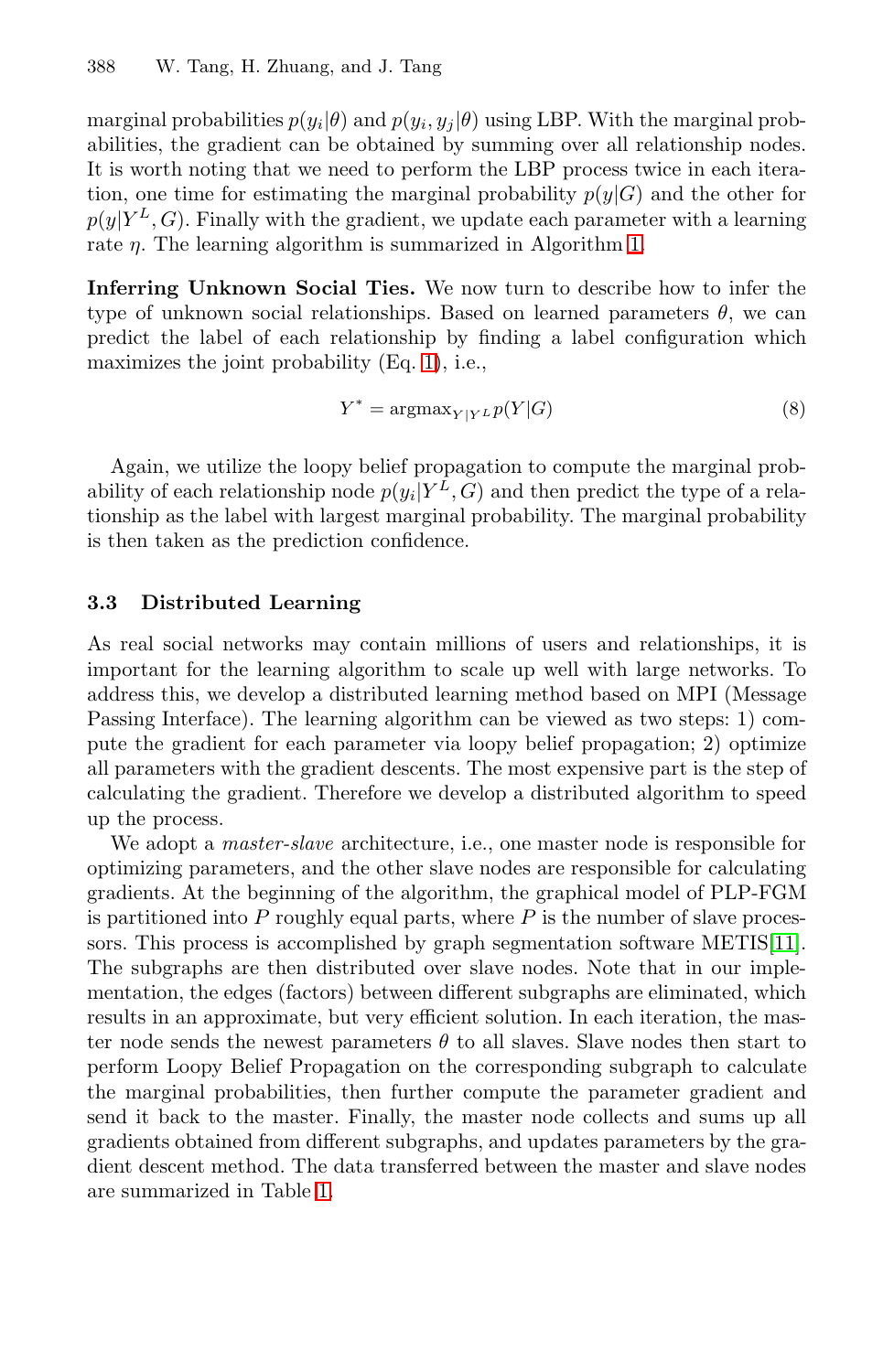| Phase | From | Ί'n | Data Description                                                                                                                                                                                                                                                   |
|-------|------|-----|--------------------------------------------------------------------------------------------------------------------------------------------------------------------------------------------------------------------------------------------------------------------|
|       |      |     | $\fbox{\parbox{0.9\linewidth}{\noindent Initalization} {\parbox{0.9\linewidth}{\noindent Master } {\embox{Slave} $i$} \quad i$ \emph{-th subgraph} {\embox{Iteration Beginning}} {\embox{Master}} \ \emph{Slave} $i$} \quad {\embox{Current parameters} $\theta$}$ |
|       |      |     |                                                                                                                                                                                                                                                                    |
|       |      |     | Iteration Ending Slave i Master Gradient in $i$ -th subgraph                                                                                                                                                                                                       |
|       |      |     |                                                                                                                                                                                                                                                                    |

<span id="page-8-1"></span>**Table 1.** Data transferred in distributed learning algorithm

**Table 2.** Statistics of three data sets

<span id="page-8-3"></span>

| Data set              | Users | Unlabeled Relationships Labeled Relationships |       |
|-----------------------|-------|-----------------------------------------------|-------|
| Publication 1.036,990 |       | 1,984,164                                     | 6.096 |
| Email                 | 151   | 3.424                                         | 148   |
| Mobile                | 107   | 5.122                                         | 314   |

### <span id="page-8-0"></span>**4 Experimental Results**

The proposed relationship mining approach is general and can be applied to many different scenarios. In this section, we present experiments on three different genres of data sets to evaluate the effectiveness and efficiency of our proposed approach. All data sets and codes are publicly available[1](#page-8-2)

#### **4.1 Experiment Setup**

**Data sets.** We perform our experiments on three different data sets: Publication, Email, and Mobile. Statistics of the data sets are shown in Table [2.](#page-8-3)

- **Publication.** In the publication data set, we try to infer the advisor-advisee relationship from the coauthor network. The data set is provided by [\[26\]](#page-15-4). Specifically, we have collected 1,632,442 publications from Arnetminer [\[24\]](#page-15-6) (from 1936 to 2010) with 1,036,990 authors involved. The ground truth is obtained in three ways: 1) manually crawled from researcher's homepage; [2](#page-8-4)) extracted from Mathematics Genealogy project<sup>2</sup>; 3) extracted from AI Genealogy project<sup>[3](#page-8-5)</sup>. In total, we have collected  $2,164$  advisor-advisee pairs as positive cases, and another 3,932 pairs of colleagues as negative cases. The mining results for advisor-advisee relationships are also available in the online system Arnetminer.org.
- **Email.** In the email data set, we aim to infer the manager-subordinate relationship from the email communication network. The data set consists of 136,329 emails between 151 Enron employees. The ground truth of managersubordinate relationships is provided by [\[4\]](#page-14-7).

<span id="page-8-2"></span>

 $\frac{1}{2}$  http://arnetminer.org/socialtie/<br> $\frac{2}{3}$  <http://www.genealogy.math.ndsu.nodak.edu> 3<br>3 <http://aigp.eecs.umich.edu>

<span id="page-8-5"></span><span id="page-8-4"></span>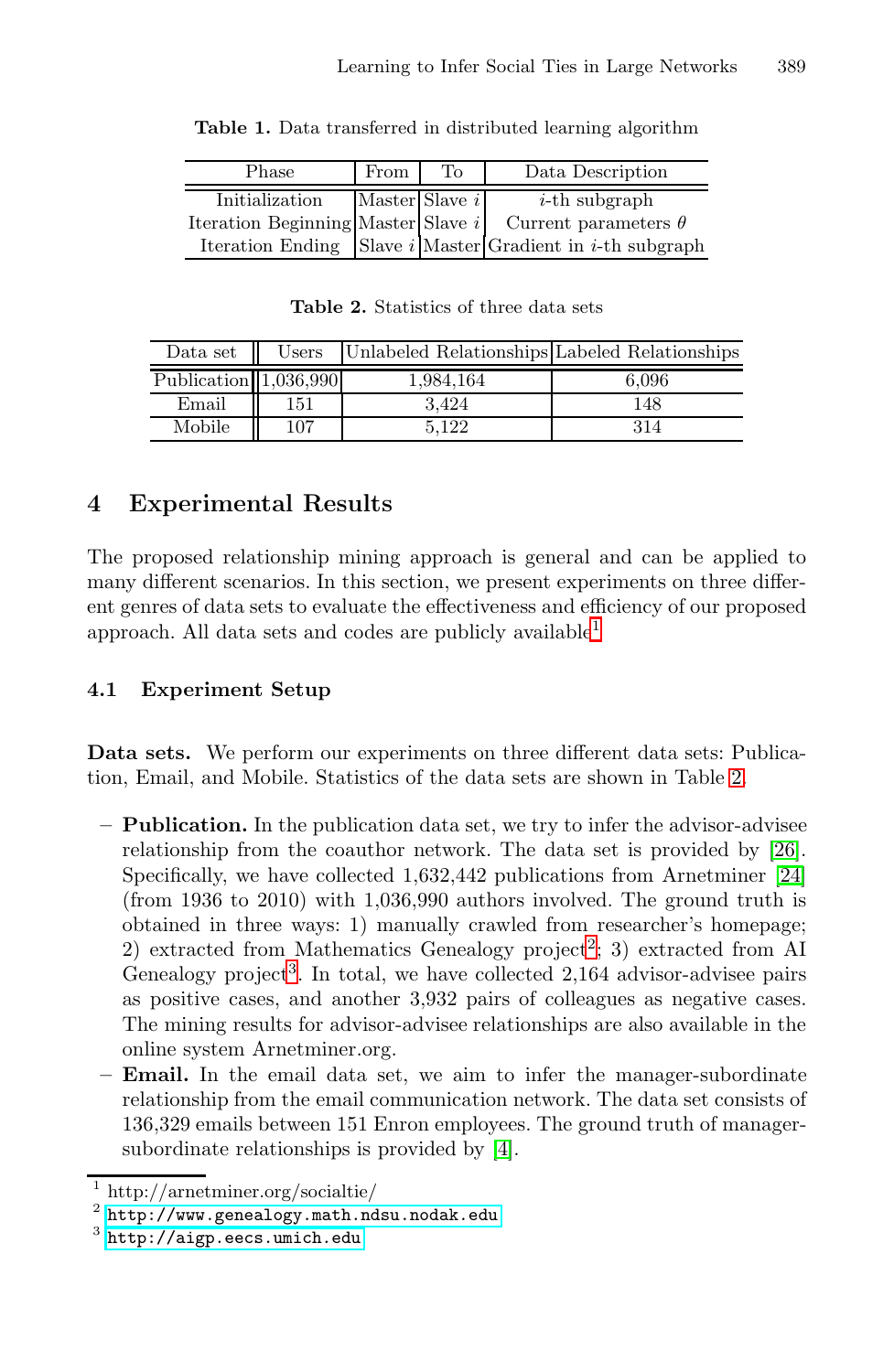**– Mobile.** In the mobile data set, we try to infer the friendship in mobile calling network. The data set is from Eagle et al. in [\[6\]](#page-14-13). It consists of call logs, bluetooth scanning logs and location logs collected by a software installed in mobile phones of 107 users during a ten-month period. In the data set, users provide labels for their friendships. In total, 314 pairs of users are labeled as friends.

**Factor definition.** In the Publication data set, relationships are established between authors  $v_i$  and  $v_j$  if they coauthored at least one paper. For each pair of coauthors  $(v_i, v_j)$ , our objective is to identify whether  $v_i$  is the advisor of author  $v_j$ . In this data set, we consider two types of correlations: 1) *co-advisee*. The assumption is based on the fact that one could have only a limited number of advisors in her/his research career. Based on this, we define a correlation factor  $h_1$  between nodes  $r_{ij}$  and  $r_{ki}$ . 2) *co-advisor*. Another observation is that if  $v_i$ is the advisor of  $v_j$  (i.e.,  $r_{ij} = 1$ ), then  $v_i$  is very possible to be the advisor of some other student  $v_k$  who is similar to  $v_j$ . We define another factor function  $h_2$ between nodes  $r_{ij}$  and  $r_{ik}$ .

In the Email data set, we try to discover the "manager-subordinate" relationship. A relationship  $(v_i, v_j)$  is established when two employees have at least one email communication. There are in total 3,572 relationships among which 148 are labeled as manager-subordinate relationships. We try to identify the relationship types from the email traffic network. For example, if most of an employee's emails were sent to the same one, then the recipient is very likely to be her manager. A correlation named *co-recipient* is defined, that is, if a user  $v_i$  sent more than  $\vartheta$  emails of which recipients including both  $v_j$  and  $v_k$  ( $\vartheta$  is a threshold and is set as 10 in our experiment), then, the relationship  $r_{ij}$  and  $r_{ik}$ are very likely to be the same. Therefore, a correlation factor is added between the two relationships. Two constraints named *co-manager* and *co-subordinate* are also introduced in an analogous way as that for the publication data.

In the Mobile data set, we try to identify whether two users have a friendship if there were at least one voice call or one text message sent from one to the other. Two kinds of correlations are considered: 1) *co-location*: if more than three users arrived in the same location roughly the same time, we establish correlations between all the relationships in this groups. 2) *related-call*. When  $v_i$  makes a call to both  $v_k$  and  $v_j$  from the same location, or makes a call to  $v_k$  immediately after the call with  $v_j$ , we add a related-call correlation factor between  $r_{ij}$  and  $r_{ik}$ .

In addition, we also consider some other features in the three data sets. A detailed description of the factor definition for each data set is given in Table [5](#page-16-1) in Appendix.

**Comparison methods.** We compare our approach with the following methods for inferring relationship types:

*SVM:* It uses the relationship attribute vector  $\mathbf{x}_i$  to train a classification model, and predict the relationships by employing the classification model. We use the SVM-light package to implement SVM.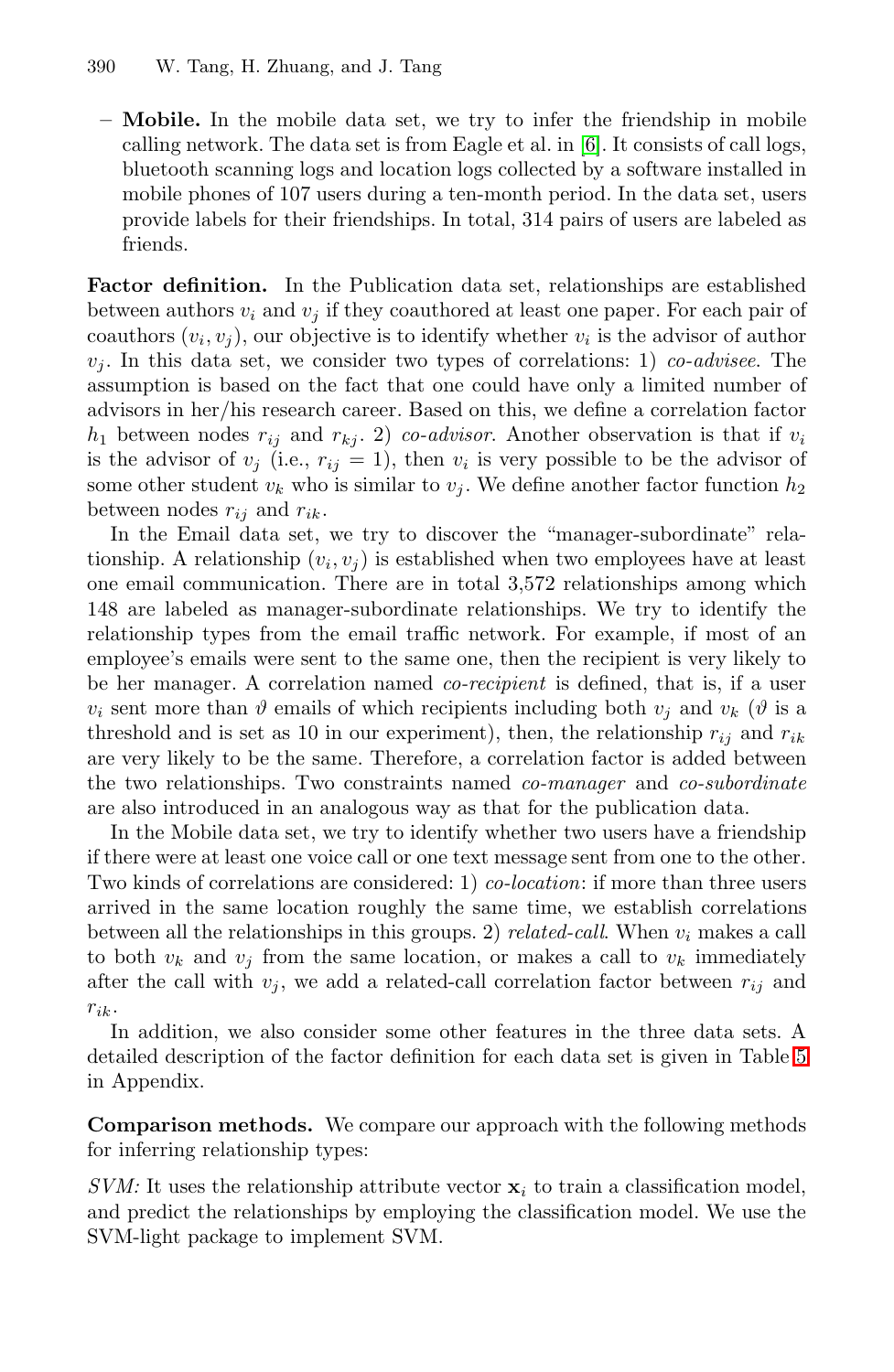| Data set    | Method      |      | Accuracy Precision Recall F1-score |      |      |
|-------------|-------------|------|------------------------------------|------|------|
| Publication | <b>SVM</b>  | 76.6 | 72.5                               | 54.9 | 62.1 |
|             | <b>TPFG</b> | 81.2 | 82.8                               | 89.4 | 86.0 |
|             | PLP-FGM-S   | 84.1 | 77.1                               | 78.4 | 77.7 |
|             | PLP-FGM     | 92.7 | 91.4                               | 87.7 | 89.5 |
| Email       | <b>SVM</b>  | 82.6 | 79.1                               | 88.6 | 83.6 |
|             | PLP-FGM-S   | 85.6 | 85.8                               | 85.6 | 85.7 |
|             | PLP-FGM     | 88.0 | 88.6                               | 87.2 | 87.9 |
| Mobile      | <b>SVM</b>  | 80.0 | 92.7                               | 64.9 | 76.4 |
|             | PLP-FGM-S   | 80.9 | 88.1                               | 71.3 | 78.8 |
|             | PLP-FGM     | 83.1 | 89.4                               | 75.2 | 81.6 |
|             |             |      |                                    |      |      |

<span id="page-10-0"></span>**Table 3.** Performance of relationship mining with different methods on three data sets: Publication, Email and Mobile (%)

*TPFG:* It is an unsupervised method proposed in [\[26\]](#page-15-4) for mining advisor-advisee relationships in publication network. This method is domain-specific and thus we only compare with it on the Publication data set.

*PLP-FGM-S:* The proposed PLP-FGM is based on the partially-labeled network. Another alternative strategy is to train the model (parameters) with the labeled nodes only. We use this method to evaluate the necessity of the partial learning.

**Evaluation measures.** To quantitatively evaluate the proposed method, we consider two aspects: performance and scalability. For the relationship mining performance, we consider two-fold cross-validation(i.e., half training and half testing) and evaluate the approaches in terms of accuracy, precision, recall, and F1-score. For scalability, we examine the execution time of the model learning.

All the codes are implemented in  $C++$ , and all experiments are conducted on a server running Windows Server 2008 with Intel Xeon CPU E7520 1.87GHz (16 cores) and 128 GB memory. The distributed learning algorithm is implemented on MPI (Message Passing Interface).

#### **4.2 Accuracy Performance**

Table [3](#page-10-0) lists the accuracy performance of inferring the type of social relationships by the different methods.

**Performance comparison.** Our method consistently outperforms other comparative methods on all the three data sets. In the Publication data set, PLP-FGM achieves a  $+27\%$  (in terms of F1-score) improvement compared with SVM, and outperforms TPFG by 3.5% (F1-score) and 11.5% in terms of accuracy. We observe that TPFG achieves the best recall among all the four methods. This is because that TPFG tends to predict more positive cases (i.e., inferring more advisor-advisee relationships in the coauthor network), thus would hurt the precision. As a result, TPFG underperforms our method 8.6% in terms of precision.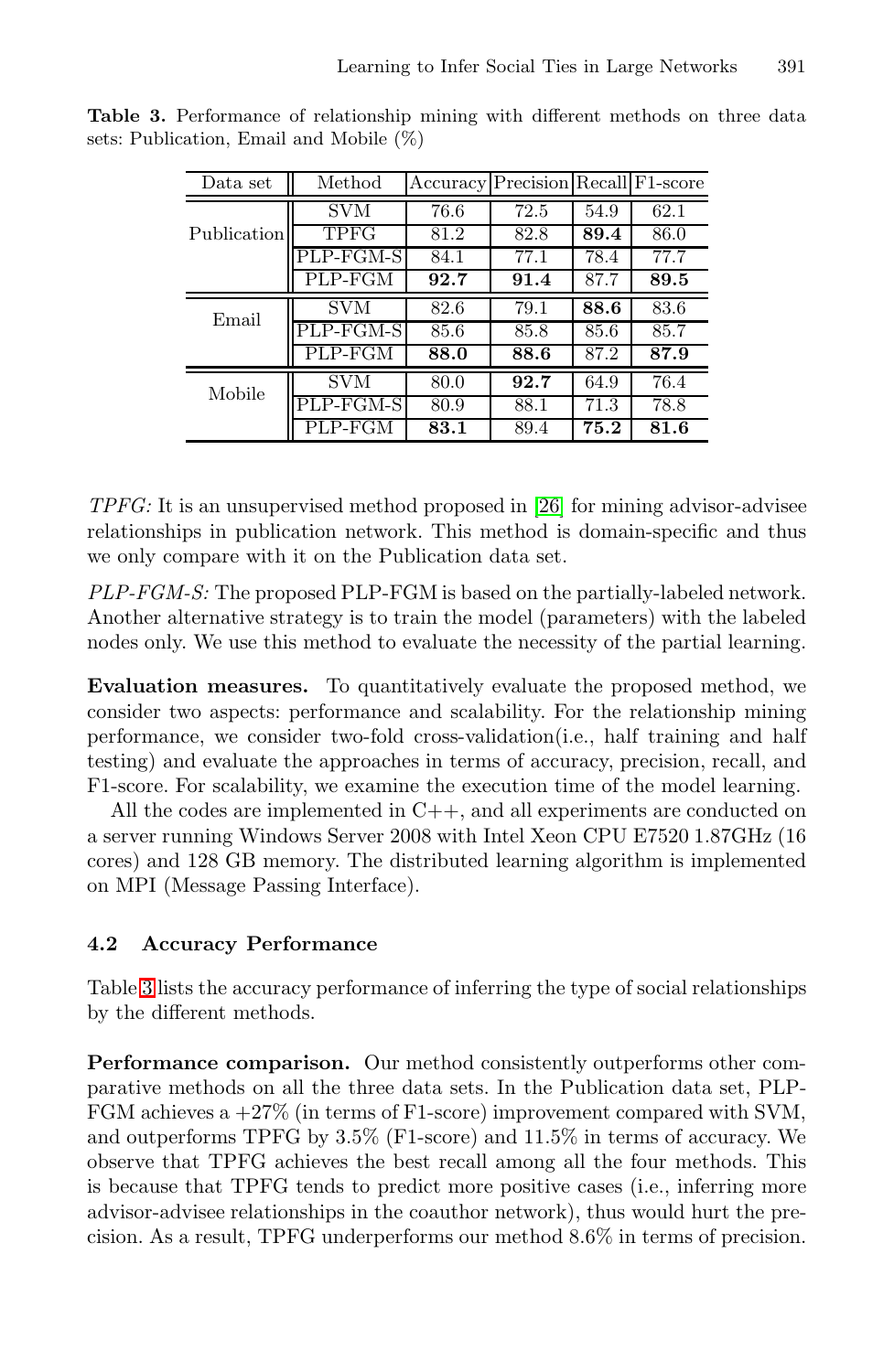<span id="page-11-0"></span>

| Data set    | Factors used     | Accuracy | Precision | Recall | F <sub>1</sub> -score |
|-------------|------------------|----------|-----------|--------|-----------------------|
| Publication | Attributes       | 77.1     | 71.1      | 59.8   | 64.9                  |
|             | $+$ Co-advisor   | 83.5     | 80.9      | 69.8   | $+10.1\%$<br>75.0     |
|             | $+$ Co-advisee   | 83.1     | 79.7      | 70.2   | 74.7<br>$(+9.8\%)$    |
|             | All              | 92.7     | 91.4      | 87.7   | $89.5(+24.6\%)$       |
| Email       | Attributes       | 80.1     | 79.5      | 81.2   | 80.3                  |
|             | $+$ Co-recipient | 80.8     | 81.5      | 79.7   | $(+0.3\%)$<br>80.6    |
|             | $+$ Co-manager   | 83.1     | 82.8      | 83.5   | $83.2 (+2.9\%)$       |
|             | Co-subordinate   | 85.0     | 84.4      | 85.7   | $(+4.7\%)$<br>85.0    |
|             | All              | 88.0     | 88.6      | 87.2   | $87.9 (+7.6\%)$       |
| Mobile      | Attributes       | 81.8     | 88.6      | 73.3   | 80.2                  |
|             | $+$ Co-location  | 82.2     | 89.2      | 73.3   | $80.4 (+0.2\%)$       |
|             | $+$ Related-call | 81.8     | 88.6      | 73.3   | $80.2 (+0.0\%)$       |
|             | All              | 83.1     | 89.4      | 75.2   | 81.6<br>$(+1.4\%)$    |

**Table 4.** Factor contribution analysis on three data sets. (%)

In Email and Mobile data set, PLP-FGM outperforms SVM by  $+4\%$  and  $+5\%$ respectively.

**Unlabeled data indeed helps.** From the result, it clearly showed that by utilizing the unlabeled data, our model indeed obtains a significant improvement. Without using the unlabeled data, our model (PLP-FGM-S) results in a large performance reduction (-11.8% in terms of F1-score) on the publication data set. On the other two data sets, we also observe a clear performance reduction.

**Factor contribution analysis.** We perform an analysis to evaluate the contribution of different factors defined in our model. We first remove all the correlation/constraint factors and only keep the attribute factor, and then add each of the factors into the model and evaluate the performance improvement by each factor. Table [4](#page-11-0) shows the result of factor analysis. We see that almost all the factors are useful for inferring the social relationships, but the contribution is very different. For example, for inferring the manager-subordinate relationship, the co-subordinate factor is the most useful factor which achieves a 4.7% improvement by F1-score, and the co-manager factor achieves a 2.9% improvement; while the co-recipient factor only results in a 0.3% improvement. However, by combining all the factors together, we can further obtain a 2.9% improvement. An extreme phenomenon appears on the Mobile data set. With each of the two factors (co-location and related-call), we cannot obtain a clear improvement (0.2% and 0.0% by F1). However, when combining the two factors and the attribute factor together, we can achieve a 1.4% improvement. This is because our model not only considers different factors, but also leverages the correlation between them.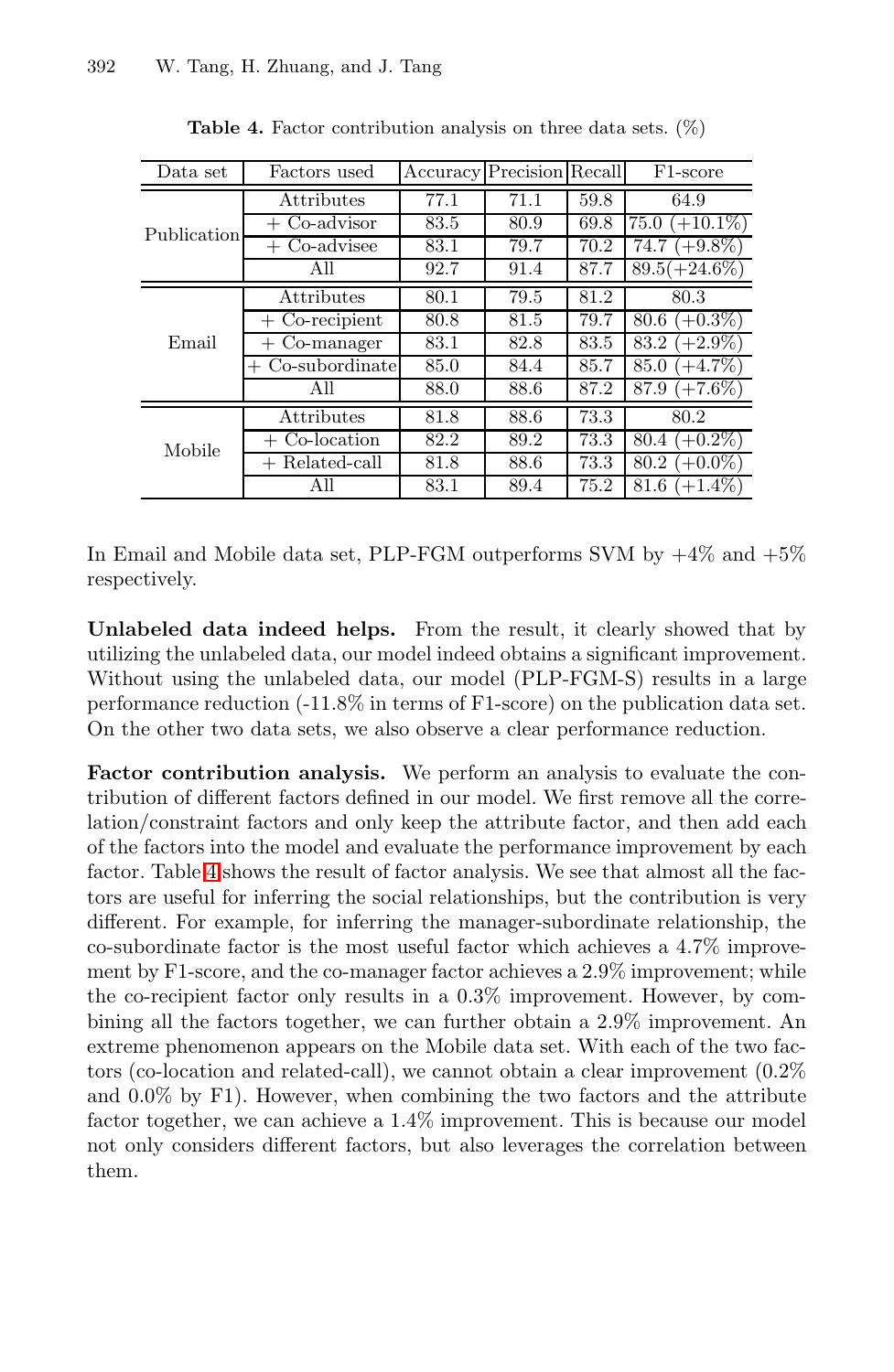<span id="page-12-0"></span>

**Fig. 3.** Scalability performance

#### **4.3 Scalability Performance**

We now evaluate the scalability performance of our distributed learning algorithm on the Publication data set. Figure [3](#page-12-0) shows the running time and speedup of the distributed algorithm with different number of computer nodes (2,3,4,8,12 cores) used. The speedup curve is close to the perfect line at the beginning. Although the speedup inevitably decreases when the number of cores increases, it can achieve  $\sim 8 \times$  speedup with 12 cores. It is noticeable that the speedup curve is beyond the perfect line when using 4 cores, it is not strange since our distributed strategy is approximated. In our distributed implementation, graphs are partitioned into subgraphs, and the factors across different parts are discarded. Thus, the graph processed in distributed version contains less edges, making the computational cost less than the amount in the original algorithm. The effect of subgraph partition is illustrated in Figure [4.](#page-12-1) By using good graph partition algorithm such as METIS, the performance only decreases slightly (1.4% in accuracy and 1.6% in F1-score). A theoretical study of the approximate ratio for

<span id="page-12-1"></span>

**Fig. 4.** Approximation of graph partition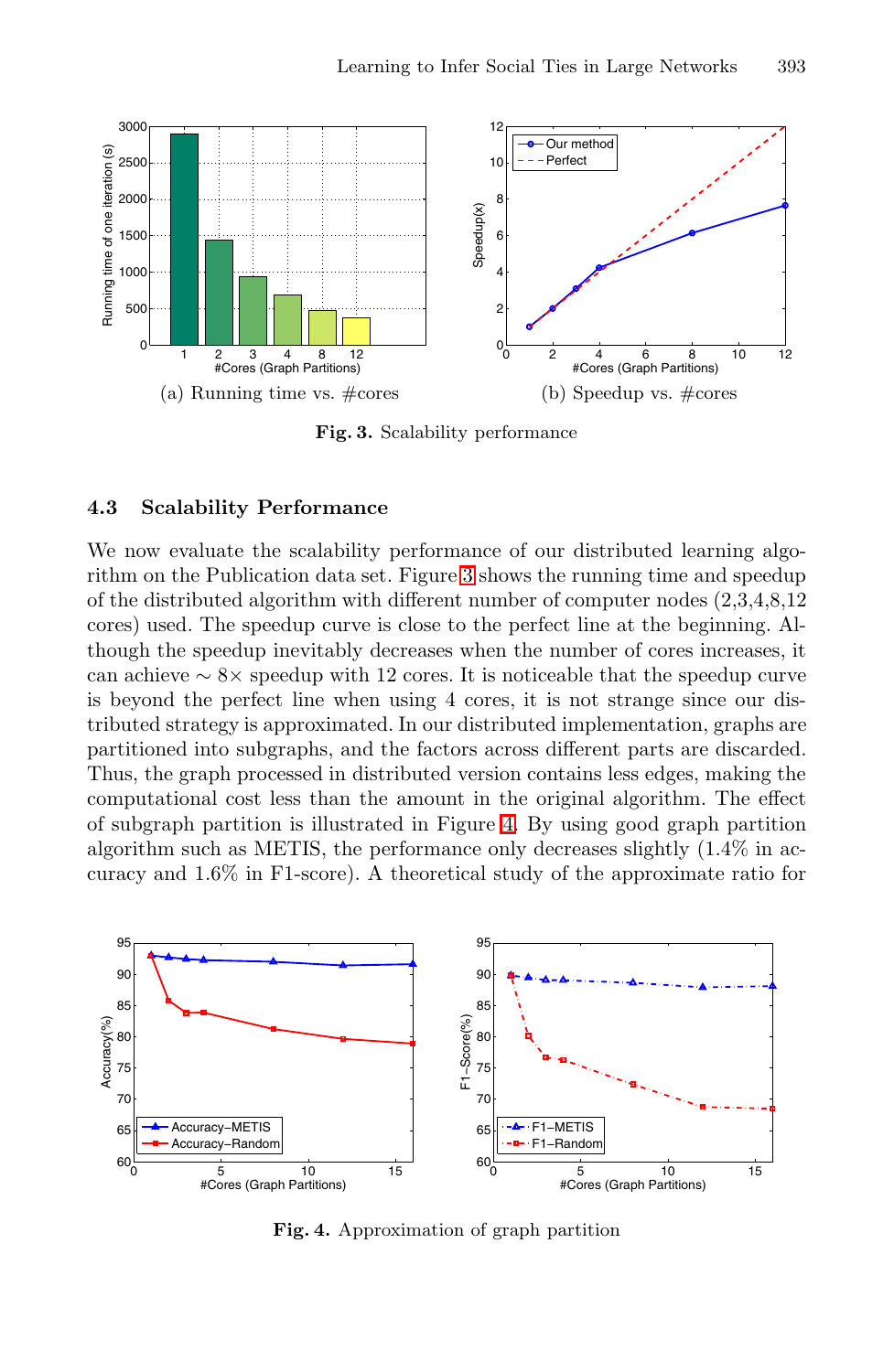the distributed learning algorithm would be an interesting issue and is also one of our ongoing work.

### <span id="page-13-0"></span>**5 Related Work**

Relationship mining is an important problem in social network analysis. One research branch is to predict and recommend unknown links in social networks. Liben-Nowell et al. [\[16\]](#page-14-14) study the unsupervised methods for link prediction. Xiang et al. [\[27\]](#page-15-7) develop a latent variable model to estimate relationship strength from interaction activity and user similarity. Backstrom et al. [\[2\]](#page-14-15) propose a supervised random walk algorithm to estimate the strength of social links. Leskovec et al. [\[15\]](#page-14-16) employ a logistic regression model to predict positive and negative links in online social networks, where the positive links indicates the relationships such as friendship, while negative indicating opposition. However, these works consider only the black-white social networks, and do not consider the types of the relationships. There are also several works on mining the relationship semantics. Diehl et al. [\[4\]](#page-14-7) try to identify the manager-subordinate relationships by learning a ranking function. Wang et al. [\[26\]](#page-15-4) propose an unsupervised probabilistic model for mining the advisor-advisee relationships from the publication network. Eagle et al. [\[6\]](#page-14-13) present several patterns discovered in mobile phone data, and try to use these pattern to infer the friendship network. However, these algorithms mainly focus on a specific domain, while our model is general and can be applied to different domains. Moreover, these methods do not explicitly consider the correlation information between different relationships.

Another related research topic is relational learning[\[3](#page-14-10)[,8\]](#page-14-17). However, the problem presented in this paper is very different. Relational learning focuses on the classification problems when objects or entities are presented in relations, while this paper explores the relationship types in social network. A number of supervised methods for link prediction in relational data have also been developed [\[25,](#page-15-8)[19\]](#page-14-18).

### <span id="page-13-1"></span>**6 Conclusion**

In this paper, we study the problem of inferring the type of social ties in large networks. We formally define the problem in a semi-supervised framework, and propose a partially-labeled pairwise factor graph model (PLP-FGM) to learn to infer the relationship semantics. In PLP-FGM, relationships in social network are modeled as nodes, the attributes, correlations and global constraints are modeled as factors. An efficient algorithm is proposed to learn model parameters and to predict unknown relationships. Experimental results on three different types of data sets validate the effectiveness of the proposed model. To further scale up to large networks, a distributed learning algorithm is developed. Experiments demonstrate good parallel efficiency of the distributed learning algorithm.

Detecting the relationship semantics makes online social networks colorful and closer to our real physical networks. It represents a new research direction in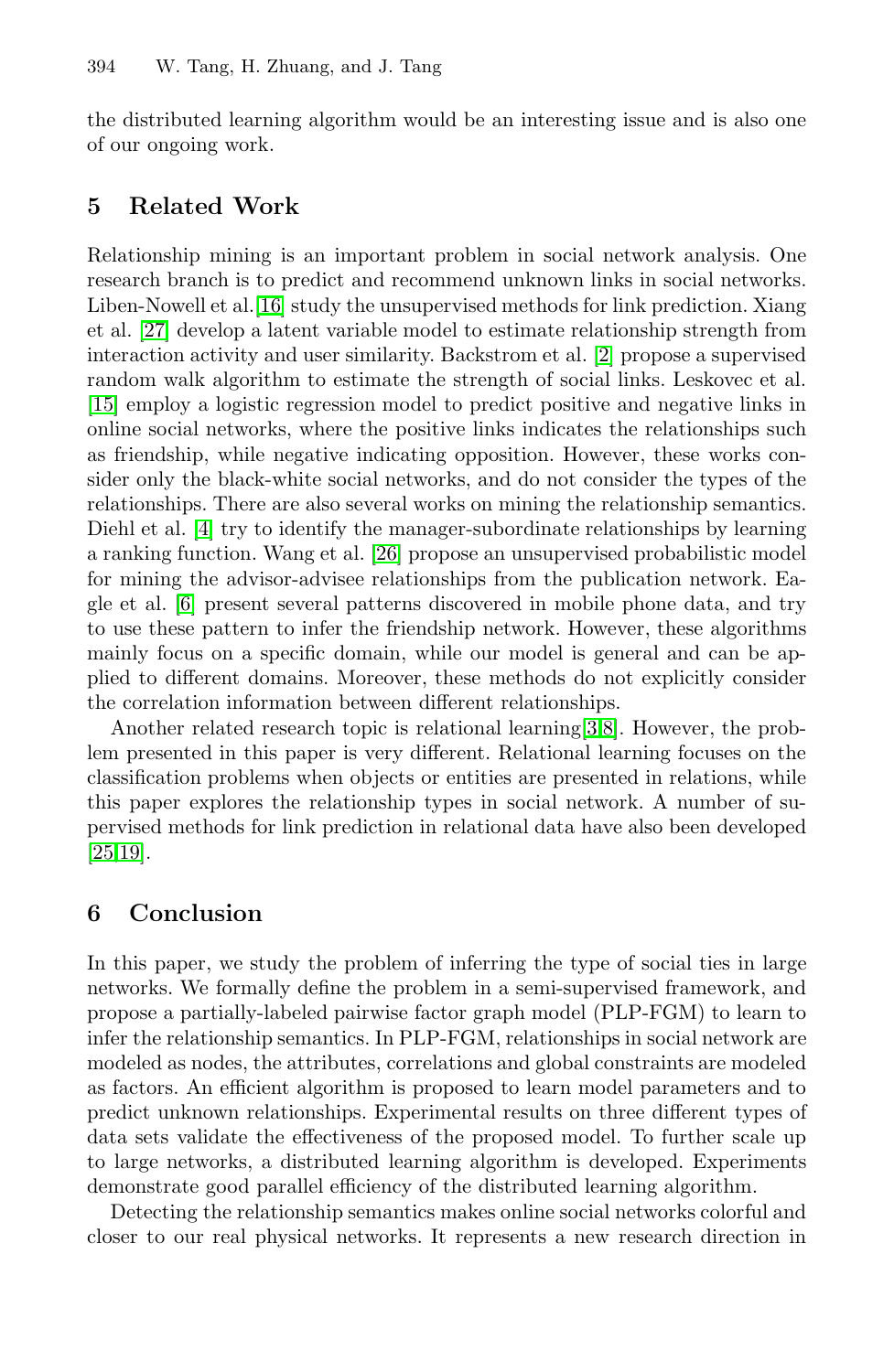social network analysis. As future work, it is interesting to study how to further improve the mining performance by involving users into the learning process (e.g., via active learning). In addition, it would be also interesting to investigate how the inferred relationship semantic information can help other applications such as community detection, influence analysis, and link recommendation.

### <span id="page-14-0"></span>**References**

- 1. Albert, R., Barabasi, A.L.: Statistical mechanics of complex networks. Reviews of Modern Physics 74(1) (2002)
- <span id="page-14-15"></span>2. Backstrom, L., Leskovec, J.: Supervised random walks: predicting and recommending links in social networks. In: WSDM, pp. 635–644 (2011)
- <span id="page-14-10"></span>3. Califf, M.E., Mooney, R.J.: Relational learning of pattern-match rules for information extraction. In: AAAI/IAAI, pp. 328–334 (1999)
- <span id="page-14-7"></span>4. Diehl, C.P., Namata, G., Getoor, L.: Relationship identification for social network discovery. In: AAAI, pp. 546–552. AAAI Press, Menlo Park (2007)
- <span id="page-14-4"></span>5. Domingos, P., Richardson, M.: Mining the network value of customers. In: KDD, pp. 57–66 (2001)
- <span id="page-14-13"></span>6. Eagle, N., Pentland, A.S., Lazer, D.: Mobile phone data for inferring social network structure. In: Social Computing, Behavioral Modeling, and Prediction, pp. 79–88 (2008)
- <span id="page-14-1"></span>7. Faloutsos, M., Faloutsos, P., Faloutsos, C.: On power-law relationships of the internet topology. In: SIGCOMM, pp. 251–262 (1999)
- <span id="page-14-17"></span>8. Getoor, L., Taskar, B.: Introduction to statistical relational learning. The MIT Press, Cambridge (2007)
- <span id="page-14-8"></span>9. Granovetter, M.: The strength of weak ties. American Journal of Sociology 78(6), 1360–1380 (1973)
- <span id="page-14-6"></span>10. Grob, R., Kuhn, M., Wattenhofer, R., Wirz, M.: Cluestr: mobile social networking for enhanced group communication. In: GROUP, pp. 81–90 (2009)
- <span id="page-14-12"></span>11. Karypis, G., Kumar, V.: MeTis: Unstrctured Graph Partitioning and Sparse Matrix Ordering System, version 4.0 (September 1998)
- <span id="page-14-5"></span>12. Kempe, D., Kleinberg, J., Tardos, E.: Maximizing the spread of influence through a social network. In: KDD, pp. 137–146 (2003)
- <span id="page-14-3"></span>13. Kleinberg, J.: Temporal dynamics of on-line information streams. In: Data Stream Managemnt: Processing High-Speed Data. Springer, Heidelberg (2005)
- <span id="page-14-9"></span>14. Krackhardt, D.: The Strength of Strong Ties: The Importance of Philos in Organizations, pp. 216–239. Harvard Business School Press, Boston
- <span id="page-14-16"></span>15. Leskovec, J., Huttenlocher, D.P., Kleinberg, J.M.: Predicting positive and negative links in online social networks. In: WWW, pp. 641–650 (2010)
- <span id="page-14-14"></span>16. Liben-Nowell, D., Kleinberg, J.: The link-prediction problem for social networks. JASIST 58(7), 1019–1031 (2007)
- <span id="page-14-11"></span>17. Murphy, K., Weiss, Y., Jordan, M.: Loopy belief propagation for approximate inference: An empirical study. In: UAI, vol. 9, pp. 467–475 (1999)
- <span id="page-14-2"></span>18. Newman, M.E.J.: The structure and function of complex networks. SIAM Reviews 45 (2003)
- <span id="page-14-18"></span>19. Popescul, A., Ungar, L.: Statistical relational learning for link prediction. In: IJCAI 2003 Workshop on Learning Statistical Models from Relational Data, vol. 149, p. 172 (2003)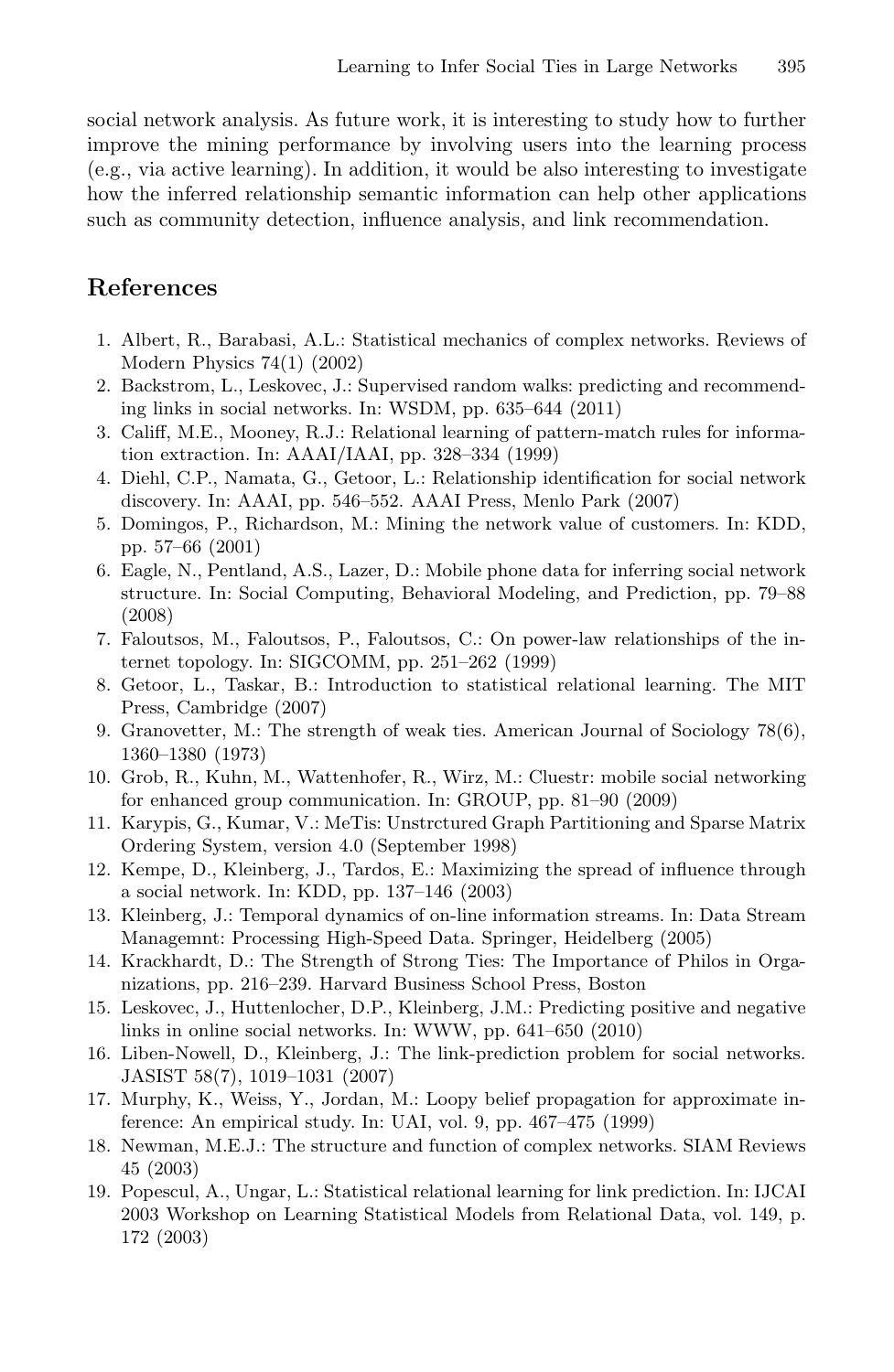- <span id="page-15-2"></span>20. Roth, M., Ben-David, A., Deutscher, D., Flysher, G., Horn, I., Leichtberg, A., Leiser, N., Matias, Y., Merom, R.: Suggesting friends using the implicit social graph. In: KDD, pp. 233–242 (2010)
- <span id="page-15-3"></span><span id="page-15-0"></span>21. Strogatz, S.H.: Exploring complex networks. Nature 410, 268–276 (2003)
- 22. Tan, C., Tang, J., Sun, J., Lin, Q., Wang, F.: Social action tracking via noise tolerant time-varying factor graphs. In: KDD, pp. 1049–1058 (2010)
- <span id="page-15-1"></span>23. Tang, J., Sun, J., Wang, C., Yang, Z.: Social influence analysis in large-scale networks. In: KDD, pp. 807–816 (2009)
- <span id="page-15-6"></span>24. Tang, J., Zhang, J., Yao, L., Li, J., Zhang, L., Su, Z.: Arnetminer: Extraction and mining of academic social networks. In: KDD 2008, pp. 990–998 (2008)
- <span id="page-15-8"></span>25. Taskar, B., Wong, M.F., Abbeel, P., Koller, D.: Link prediction in relational data. In: NIPS. MIT Press, Cambridge (2003)
- <span id="page-15-4"></span>26. Wang, C., Han, J., Jia, Y., Tang, J., Zhang, D., Yu, Y., Guo, J.: Mining advisoradvisee relationships from research publication networks. In: KDD, pp. 203–212 (2010)
- <span id="page-15-7"></span>27. Xiang, R., Neville, J., Rogati, M.: Modeling relationship strength in online social networks. In: WWW, pp. 981–990 (2010)
- <span id="page-15-5"></span>28. Xing, E.P., Jordan, M.I., Russell, S.: A generalized mean field algorithm for variational inference in exponential families. In: UAI 2003, pp. 583–591 (2003)